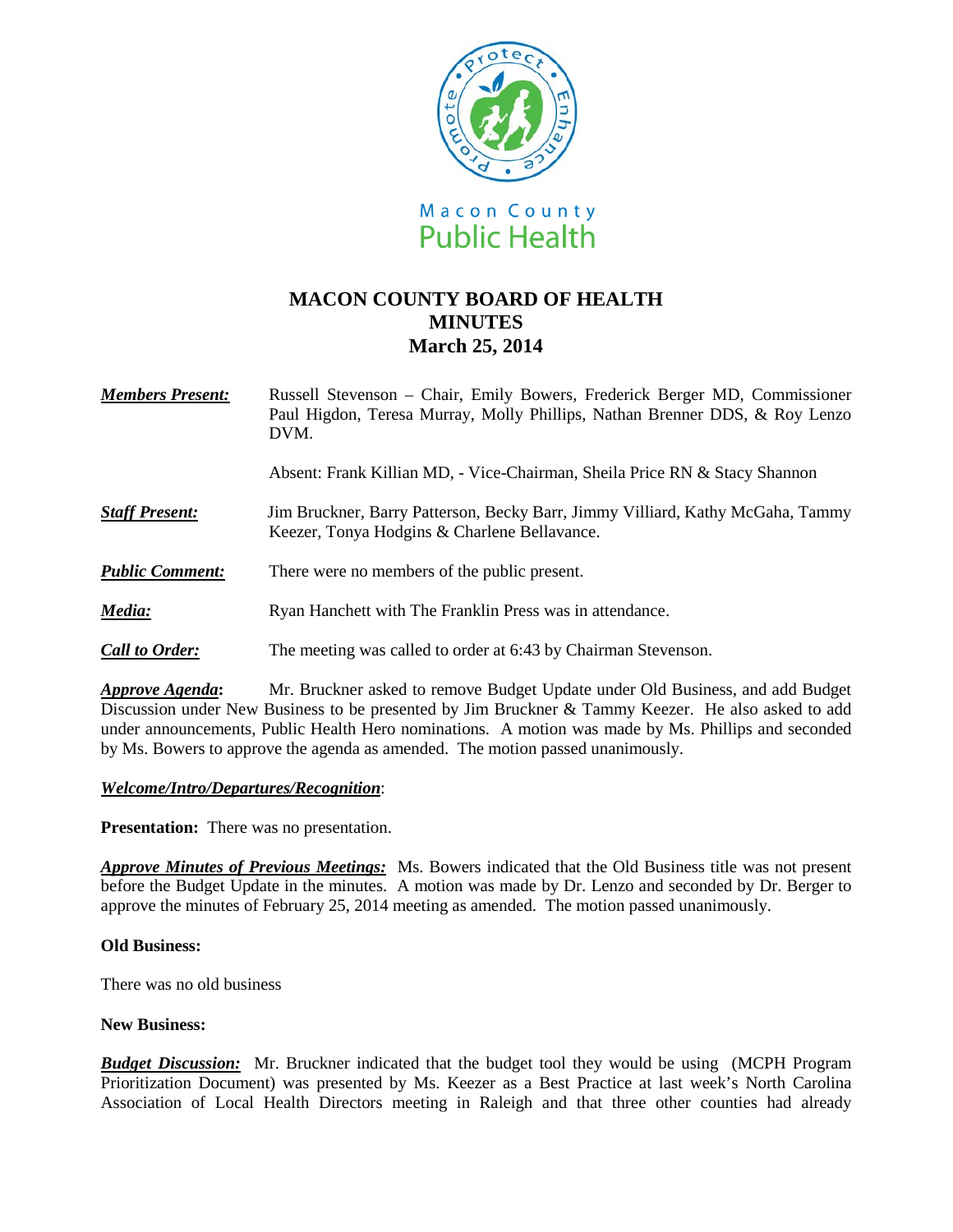adopted/implemented the use of this tool as part of their budget process. A copy of Ms. Keezer's presentation at that meeting is attached to these minutes.

Ms. Keezer presented the draft of the FY15 Prioritization Document this evening. Ms. Keezer indicated that the agency had been asked by the Board of Health in 2010 to develop a tool to be used in evaluating programs independent of each other and to use the document in developing future budgets. During the presentation she informed the Board that leadership has completed their review of the document and we're waiting on the program supervisors to rank their own programs before finalizing it. Once completed the document will be incorporated into the department's budget decision toolbox.

Mr. Bruckner reviewed the FY 15 Health Department requested budget with the Board. Copies are attached to these minutes. He presented the following information:

Projected Revenue Budget: Projected revenue targets from all sources (federal, state, fees & grants) for FY15 is \$2,261,997. This is \$468,150 or 17% less than FY14. Major changes from FY14 include: \$430,000 reduction in Community Transformation Project Grant, \$23,193 in State/Federal Pass through funding and \$15,968 in Medicaid (\$13,468 in Medicaid Cost Settlement; \$8,000 in Family Planning; \$500 in Child Health), and \$1,500 reduction in Project Lazarus grant. County Net Cost for Health Department services in FY 15 is estimated to be \$2,497,305. This is \$186,331 or 7.4% more than FY 14. The increase is due to several factors: \$133,552 for refurbishing the Molar Roller (Children's Dental Clinic); \$61,702 for computers (\$22,389 for Electronic Health Record Implementation/\$39,313 computer replacements – Microsoft XP upgrade and age); \$39,205 for 40 additional LaserFiche Licenses; \$12,500 for Community Health Assessment (mandated by NCGS).

Requested Expense Budget: This budget includes spending \$4,759,302 or \$281,819 or 5.9% less than projected for FY14. Major changes from FY14 include: Reductions of \$430,000 in the Community Transformation Program Grant (CTG), \$40,000 Community Care Clinic, and \$79,029 in general operating; and, increases of \$22,389 for Electronic Health Record System, \$39,318 for computer replacement and upgrade of XP, \$12,500 for Community Health Assessment, and \$133,435 in Children's Dental Program for refurbishing the Molar Roller.

A motion was made by Dr. Berger and seconded by Ms. Bowers to approve the proposed budget as presented. The motion passed unanimously.

*Vaccination Clinics and Fees:* It was the recommendation of the agency that we keep the fee for the rabies vaccine at \$5.00 and continue to have two clinics. The reason sighted by the agency for not increasing the fee is reduced participation in the clinic and that it could lead to animals going unvaccinated. Dr. Lenzo indicated that his feeling was that we should be increasing the fee to \$10.00. He also indicated that his recommendation was to give the one year shot and continue to offer one clinic in the spring and another in the fall. He suggested that we might not want to continue to infringe on the generosity of these veterinarians and to be proactive. After a short discussion of the comments made during the Rabies Forum held just before the meeting Ms. Murray asked if the Board voted to recommend an increase and at the next clinic there was a significant drop in attendance did we have the option to go back and reduce the fee? Mr. Bruckner responded that if that occurred the Board could again recommend a fee change to the County Commissioners. Dr. Lenzo made it clear to the Board that he would be abstaining from any vote this evening sighting a conflict of interest. A motion was made by Dr. Brenner to increase the rabies vaccine fee to \$10.00 and was seconded by Dr. Berger. Motion passed with six Ayes' and Dr. Lenzo abstaining. Mr. Bruckner asked if Dr. Lenzo could represent the Board at the next Board of County Commissioners Meeting to assist if necessary in explain the reasoning behind the requested fee increase.

**Board Training and Information:** Mr. Bruckner referred the members to the handouts in their packets regarding E-Cigarettes. There was a letter from the Office of the State Superintendent of Schools regarding